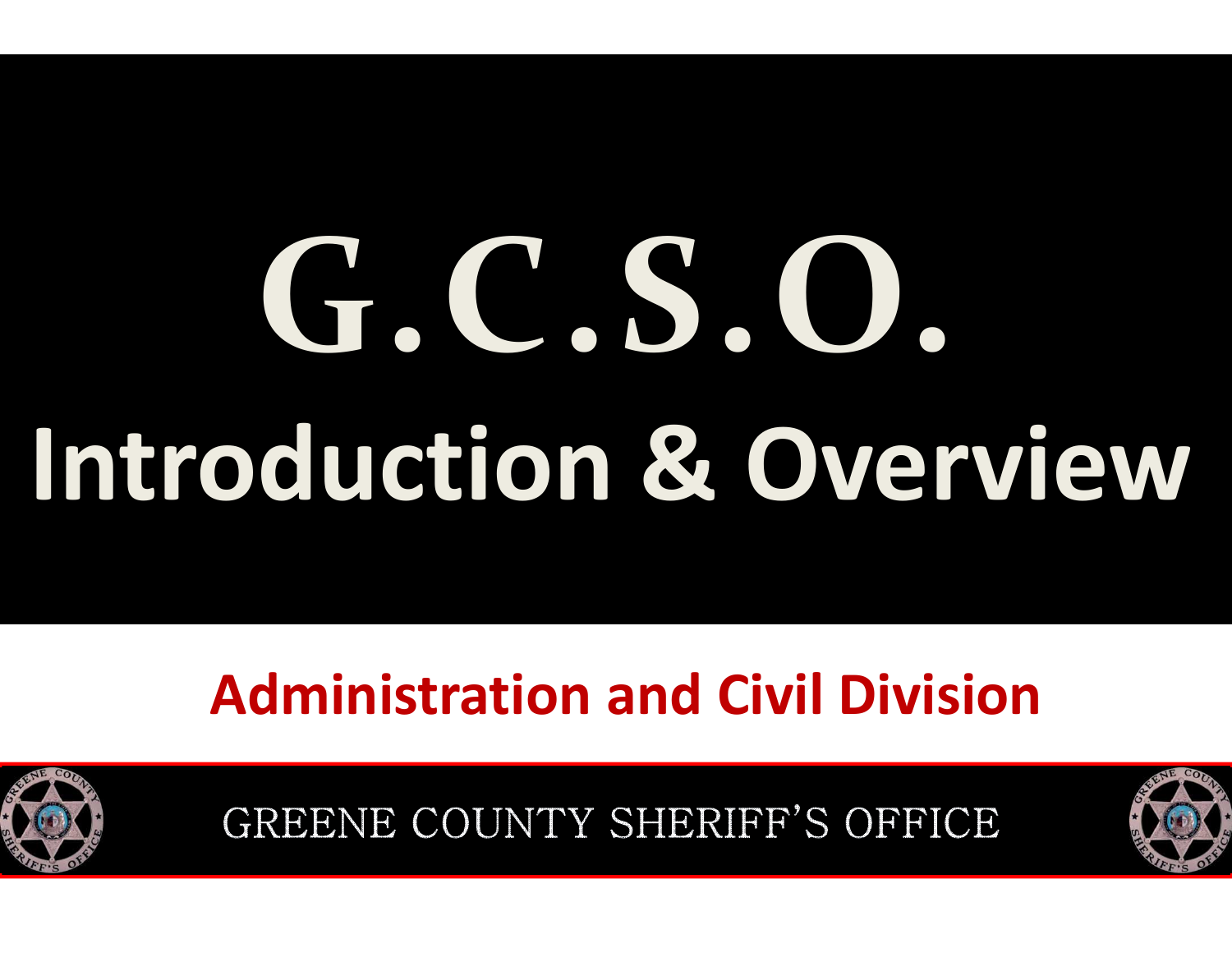

# **Authorized Strength: <sup>350</sup>**

### **Sworn 125**

### **Civilian 225**



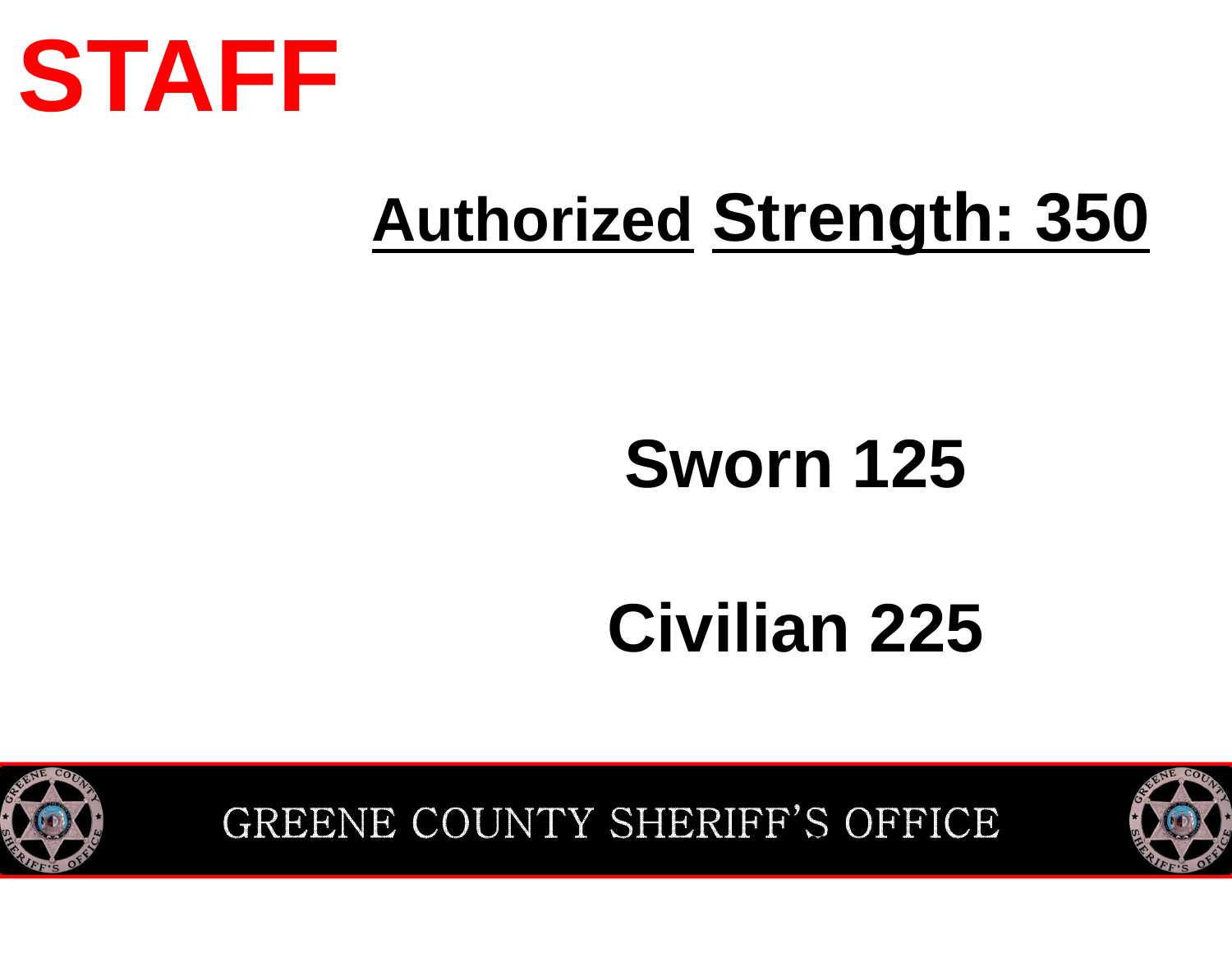#### **Command Structure / Chain of Command**

### **Sheriff**

- 
- **Captain - Patrol Captain**
- 
- **Captain - Administrative**

**Major - Operations Major - Corrections - Corrections Captain - CID Captain - Corrections**

> **Lieutenants SergeantsCorporals**



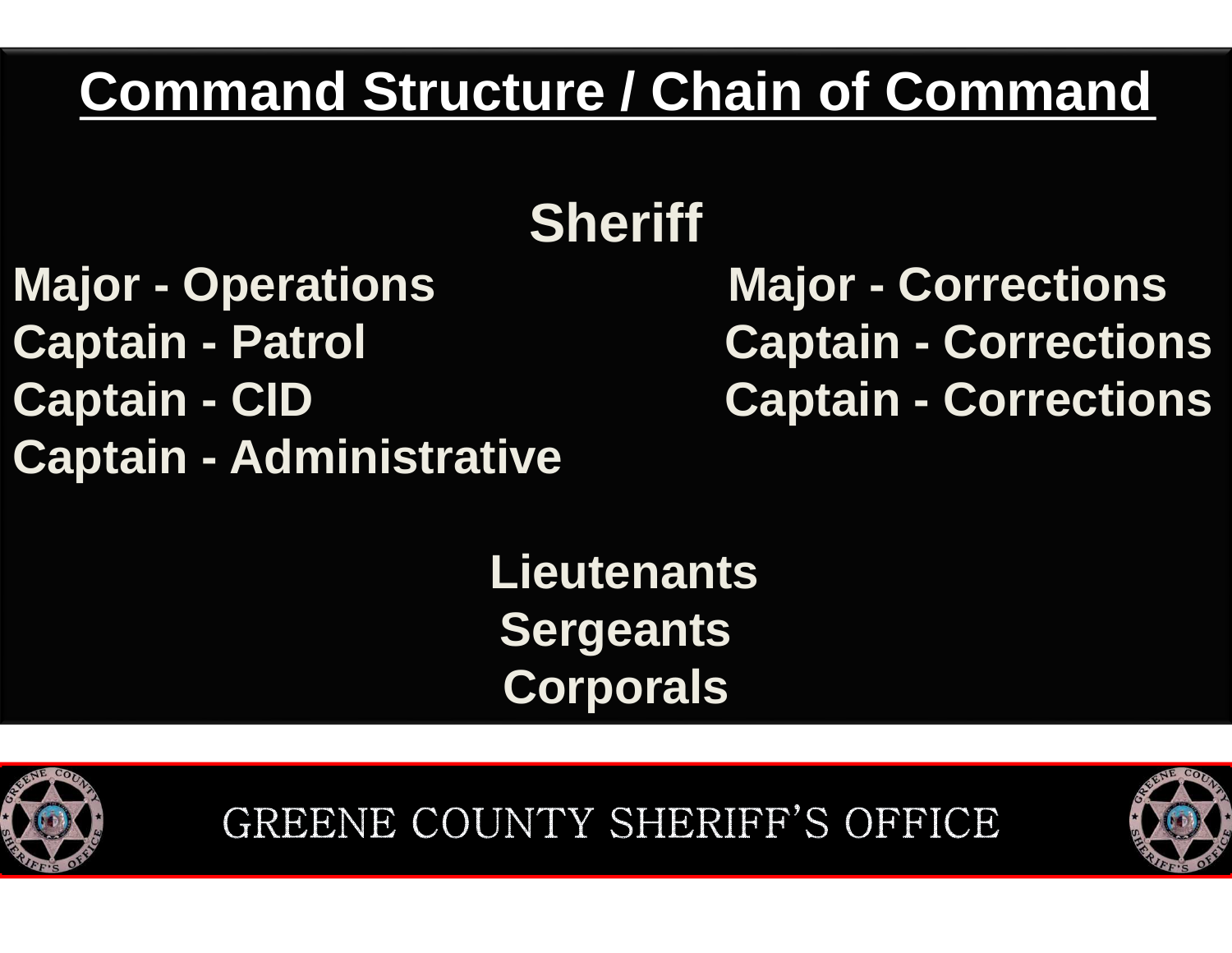

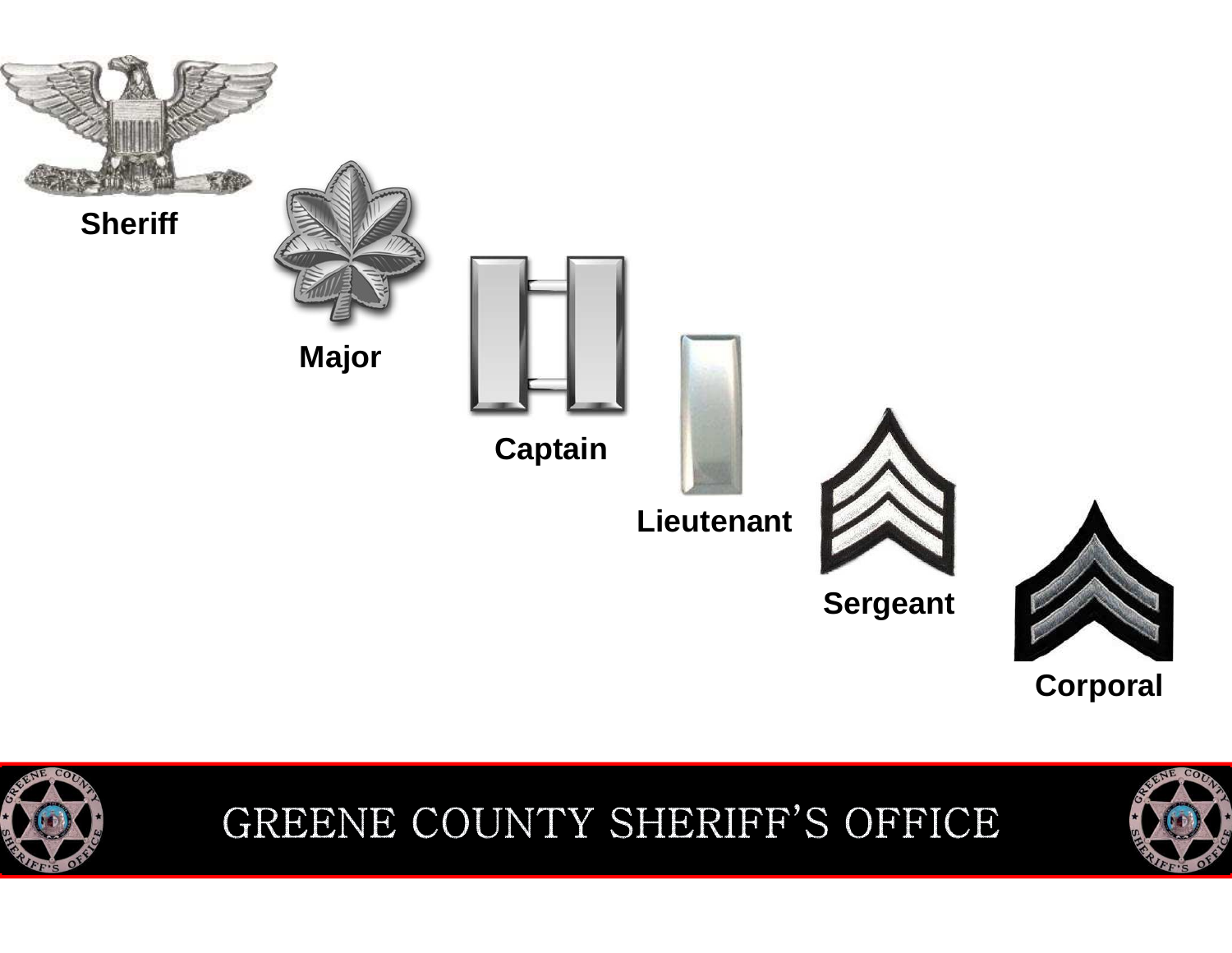### **ADMINVOLUNTEERS**

### **Citizens on Patrol (COP)**

**All volunteer citizen group who are screened and trained to assist patrol and the entire department as needed.** 

#### **Reserve Division**

 **Volunteer deputies who are trained and assigned to work in all divisions of the GCSO from Patrol to CID to the Jail.** 

#### **Mounted Posse**

 **A non profit, independent group of deputy and citizen volunteers who maintain their own horses. Used forsearch and rescue, special events and for youth education and field trips as requested by the Sheriff's Office and other organizations.** 



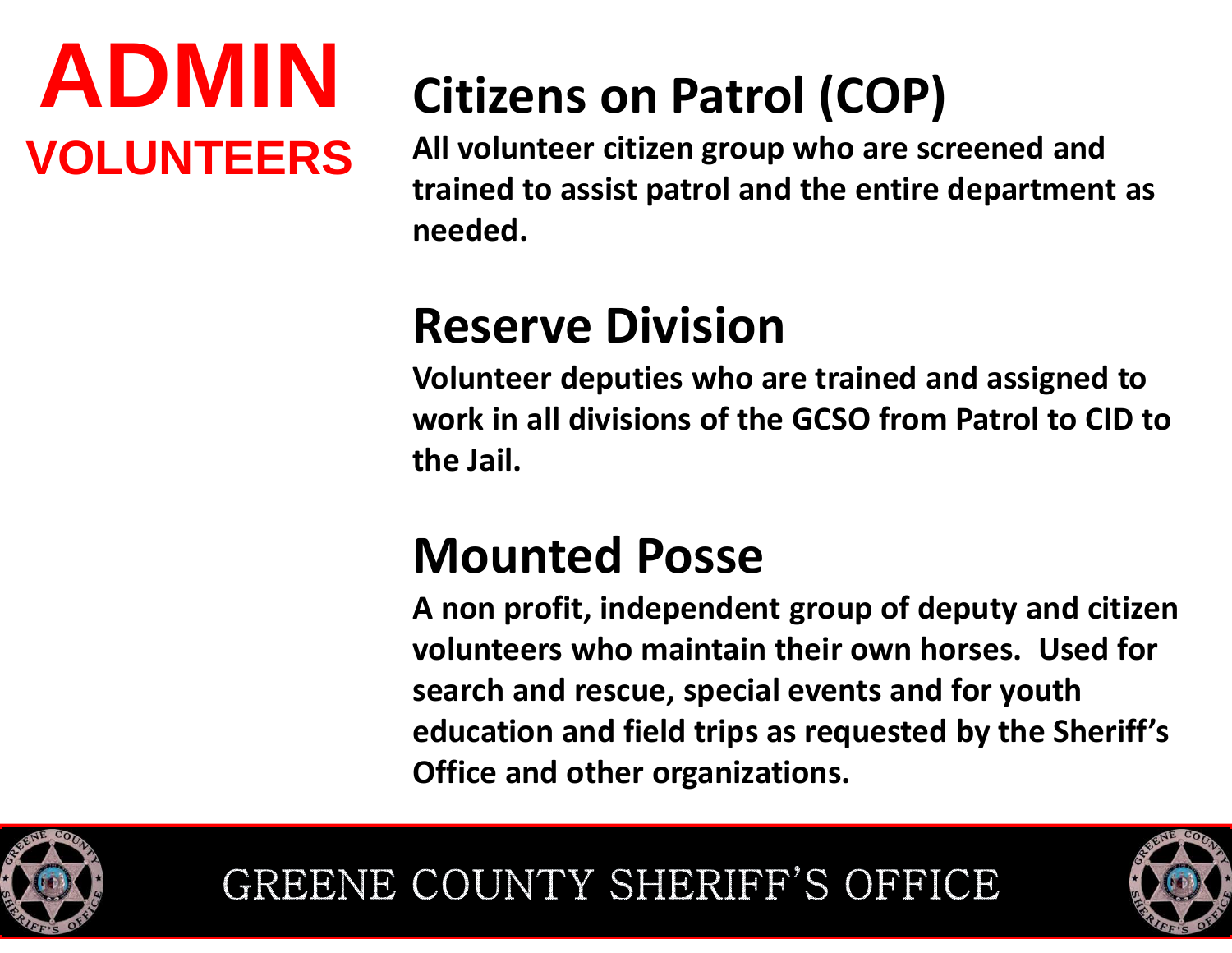#### **ADMIN1 Captain**

**Administrative Division**

Oversees:

- -Civil
- $\checkmark$ Training
- -Professional Standards
- -Administrative Services
	- (Finance, Payroll, Legal, Public Relations & Events)
- -DARE
- -Citizen's on Patrol (C.O.P.)
- -Reserve Deputy Program



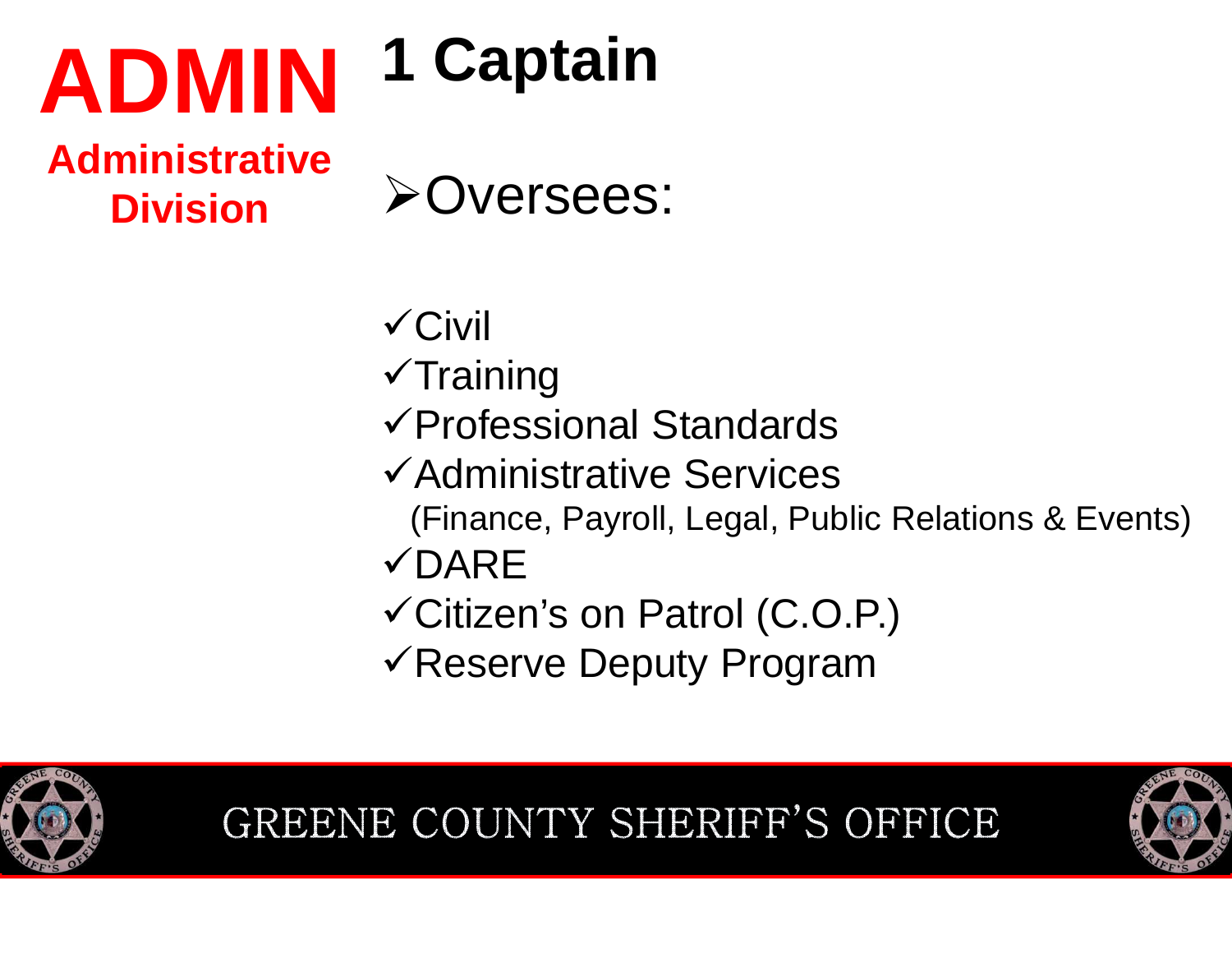# **1 Lieutenant1 Corporal 2 Admin Clerks 10 Civil Deputies**



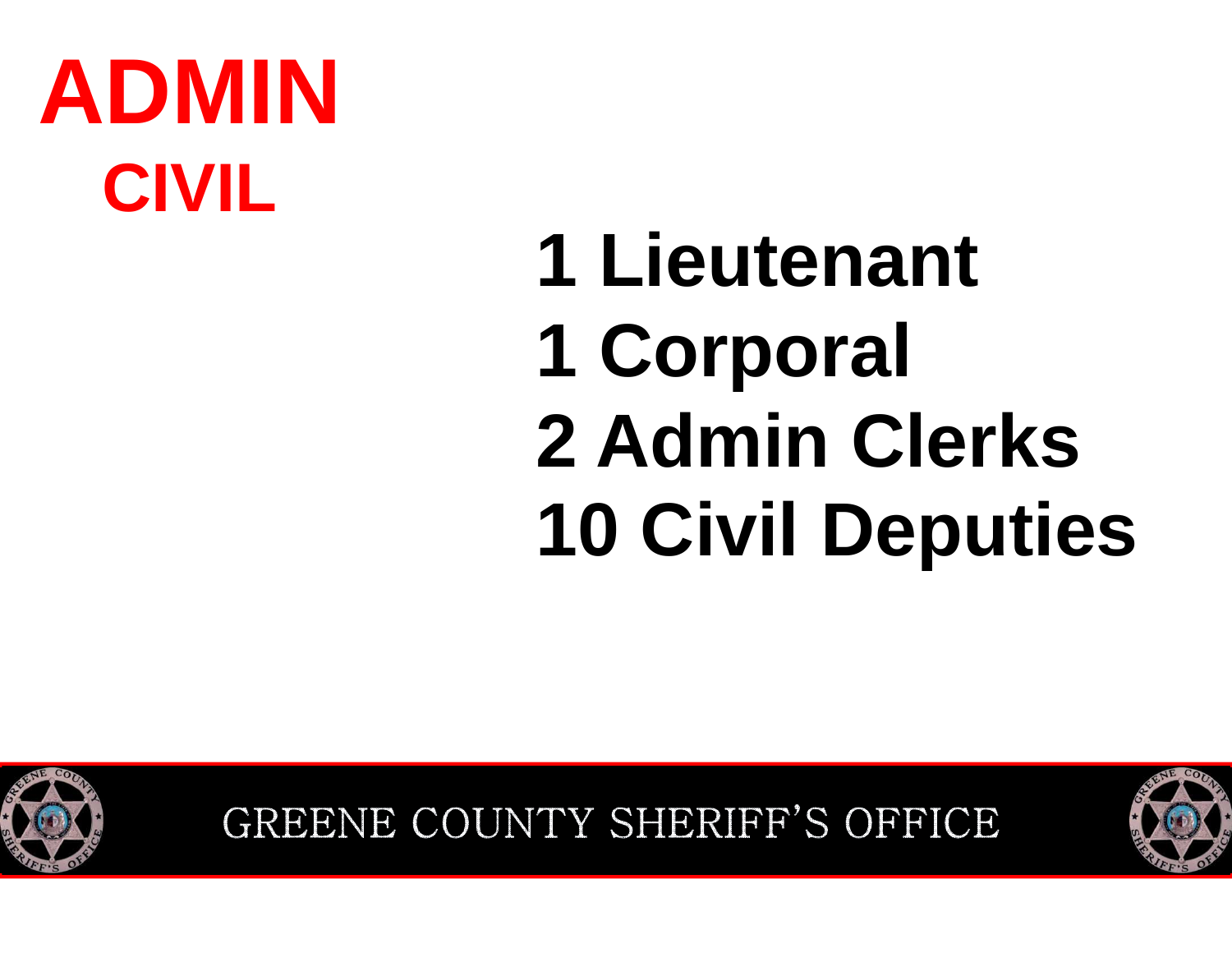> The Civil division conducts court ordered evictions, Summons,Juvenile and Child Support, Dissolutions, ex-parte removals, probate mental health commitments and all Sheriff Property Sales.

**≻The Civil division is also** responsible for the tracking of all Garnishments.



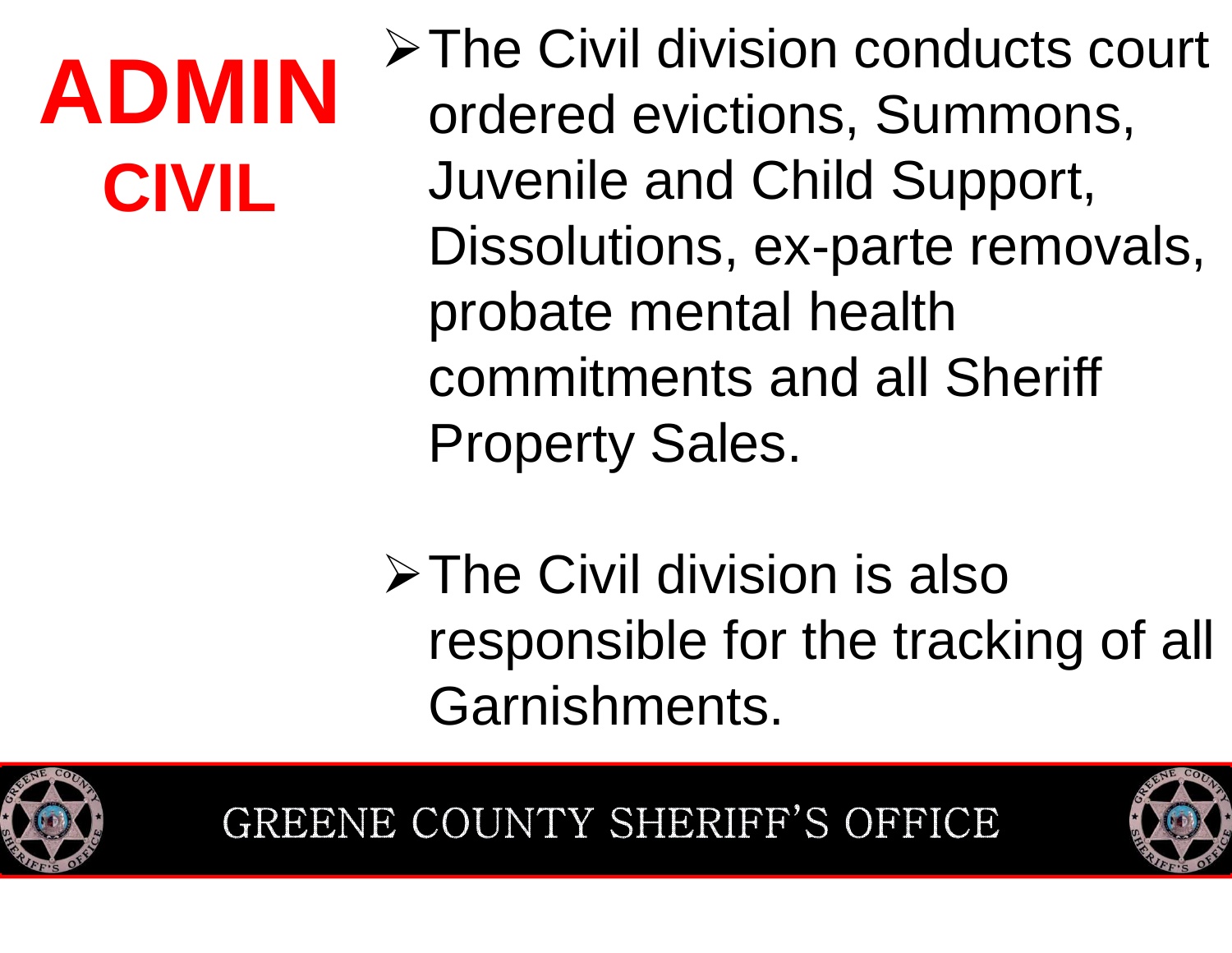**≻Civil Deputies primary** responsibility is to locate and serve respondents with a variety of civil process documents.

Civil deputies wear a casual uniform and drive unmarked civilian style vehicles.



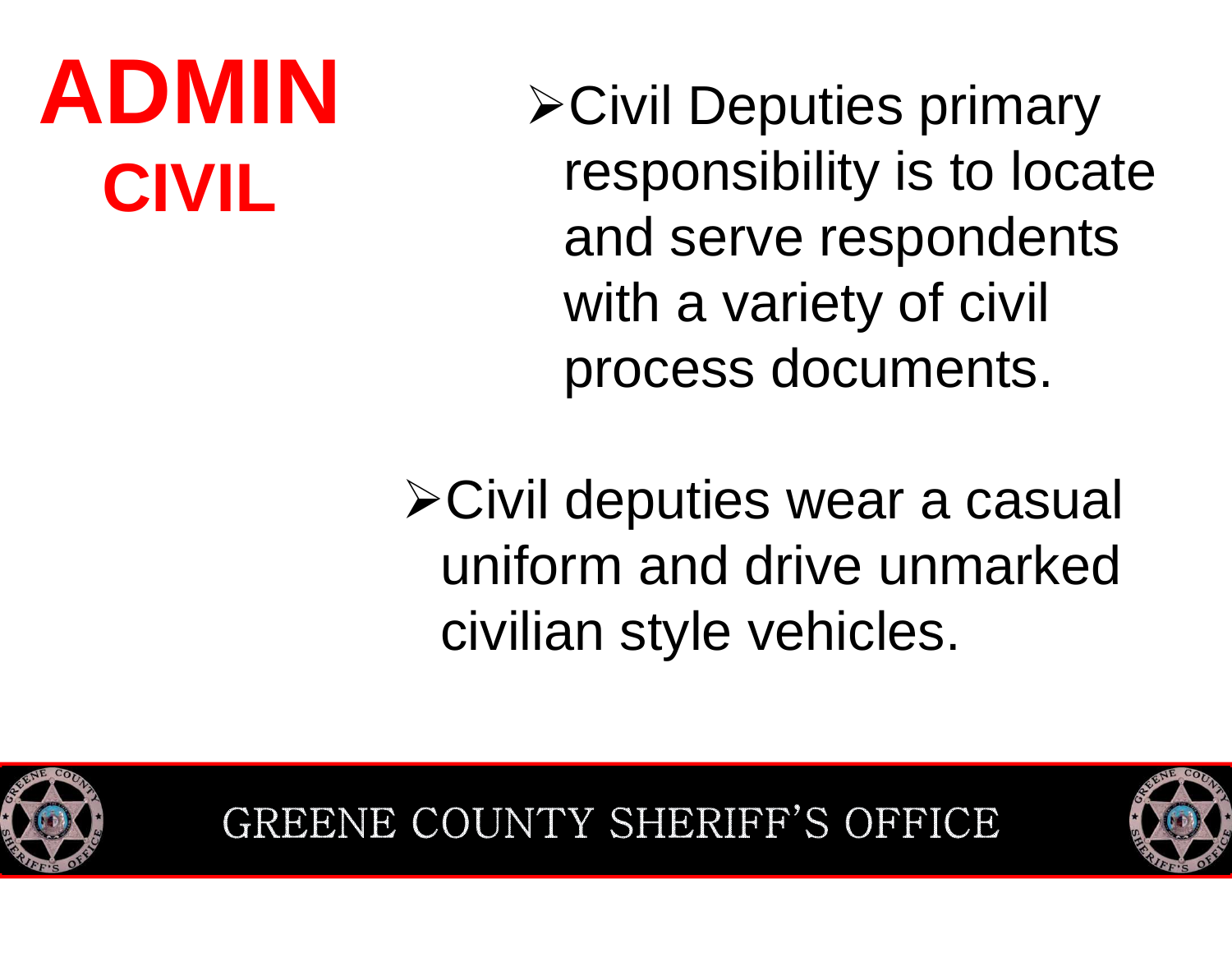#### **ADMINCIVIL≻Civil deputies work 10 hour shifts** providing both day and evening coverage.

Much like patrol deputies, each civil deputy is assigned a specific district or geographical boundary within Greene County where he will attempt to serve his documents and court orders.





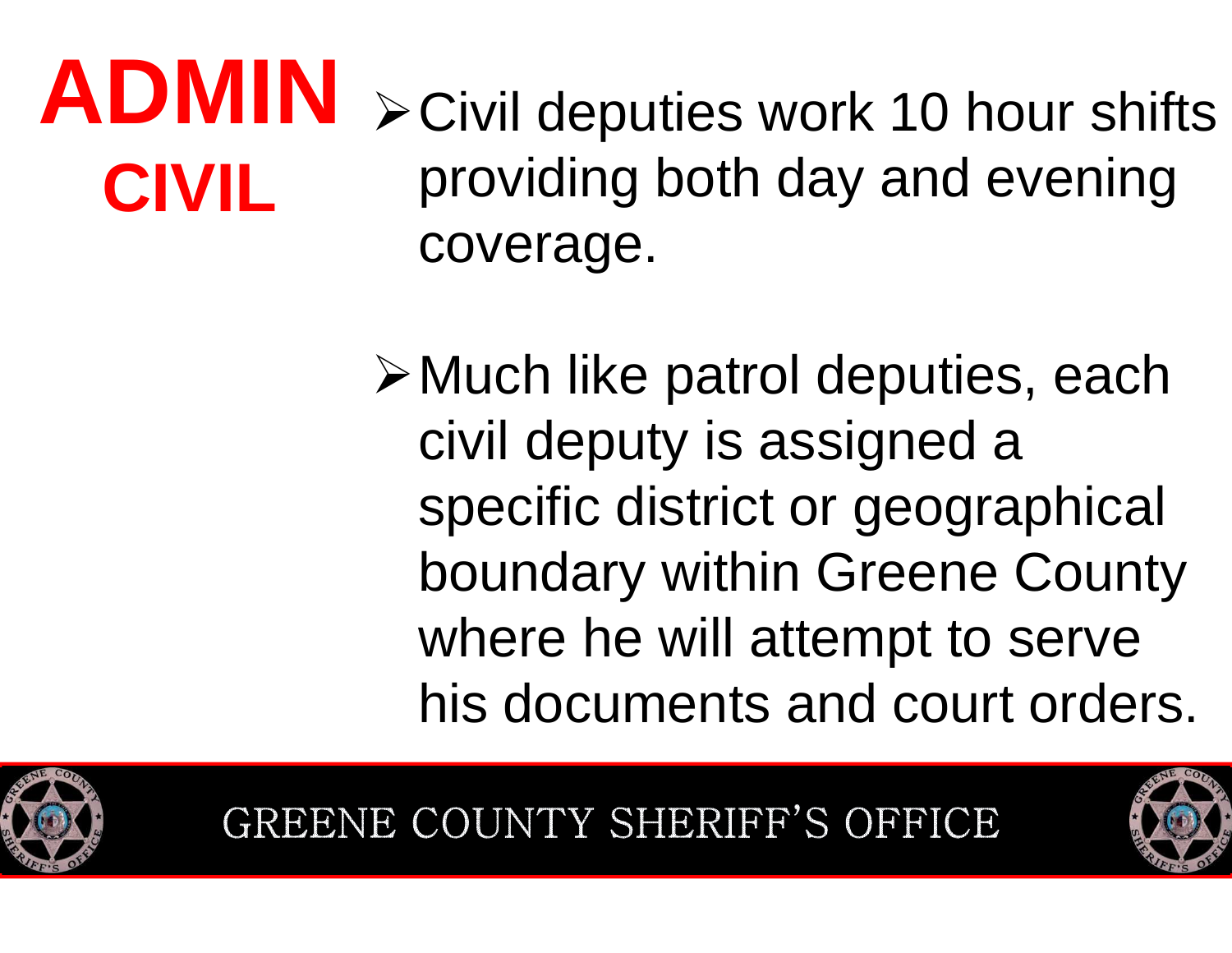$\triangleright$ In 2013 Civil deputies:

-Received, processed and served over 21,000 documents.

-Collected over \$750,000 in processing fees, of which \$550,000 was deposited into General Revenue.



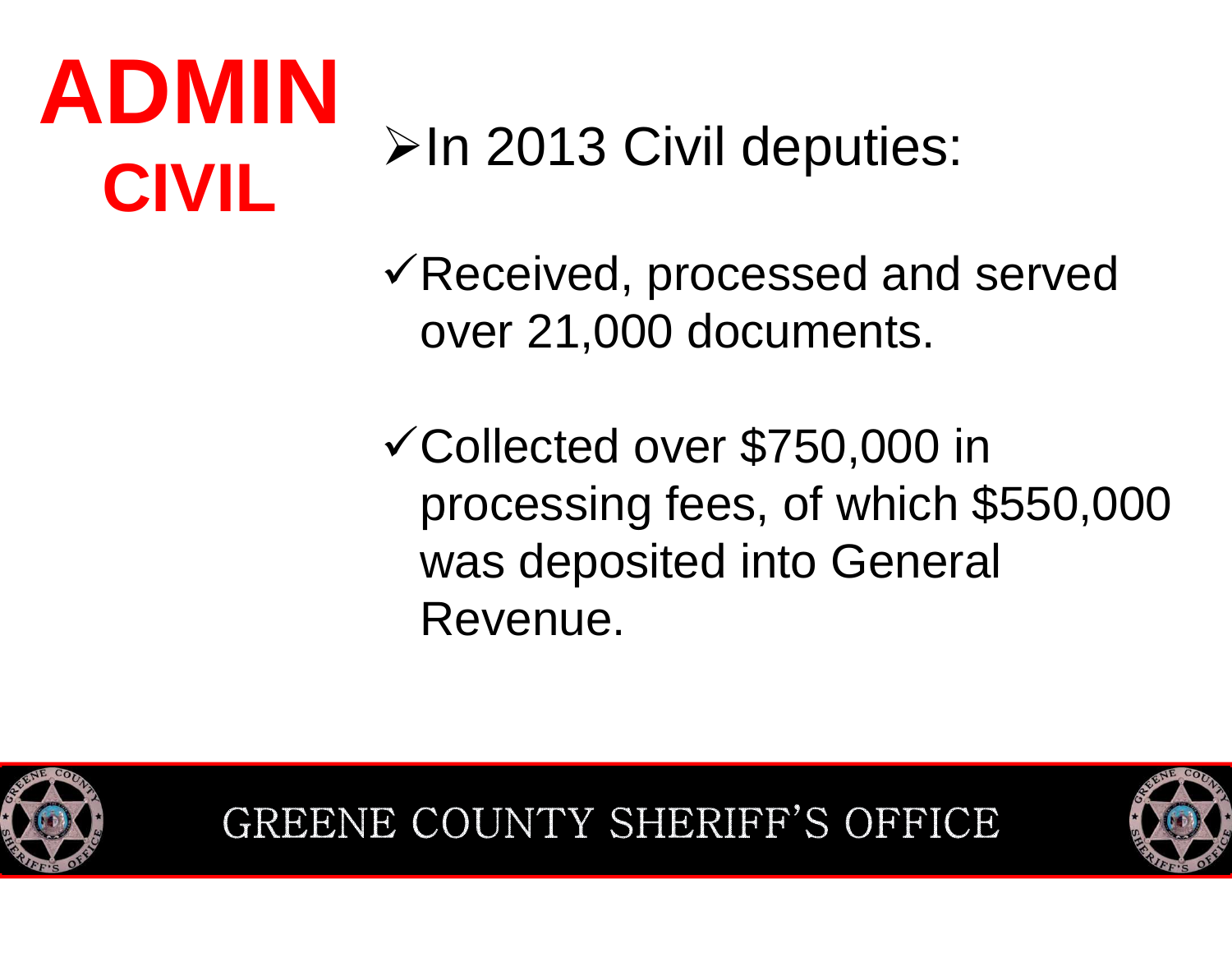#### **ADMINCIVILEXISSOUR Revised Statutes:**  $\triangleright$  Missouri Revised Statutes

 $>575.160$ **≻Interference with legal process** 

 $\geq 575.170$ 

**≻Refusing to make an employee** available for service of process.



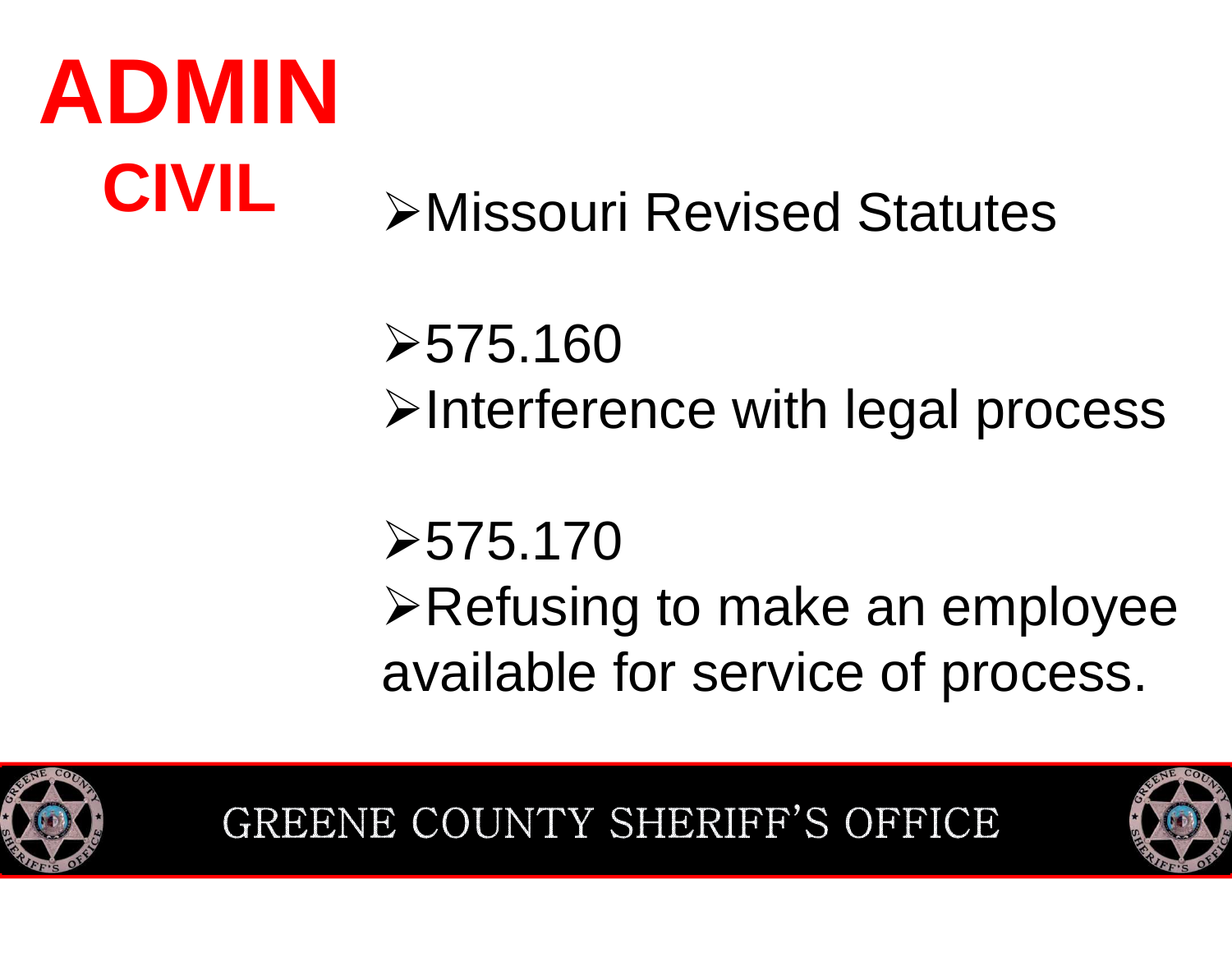### **ADMINCIVILHow do we serve court papers?**

**Personal service Posting Residential ServiceAttorney or Registered Agent**



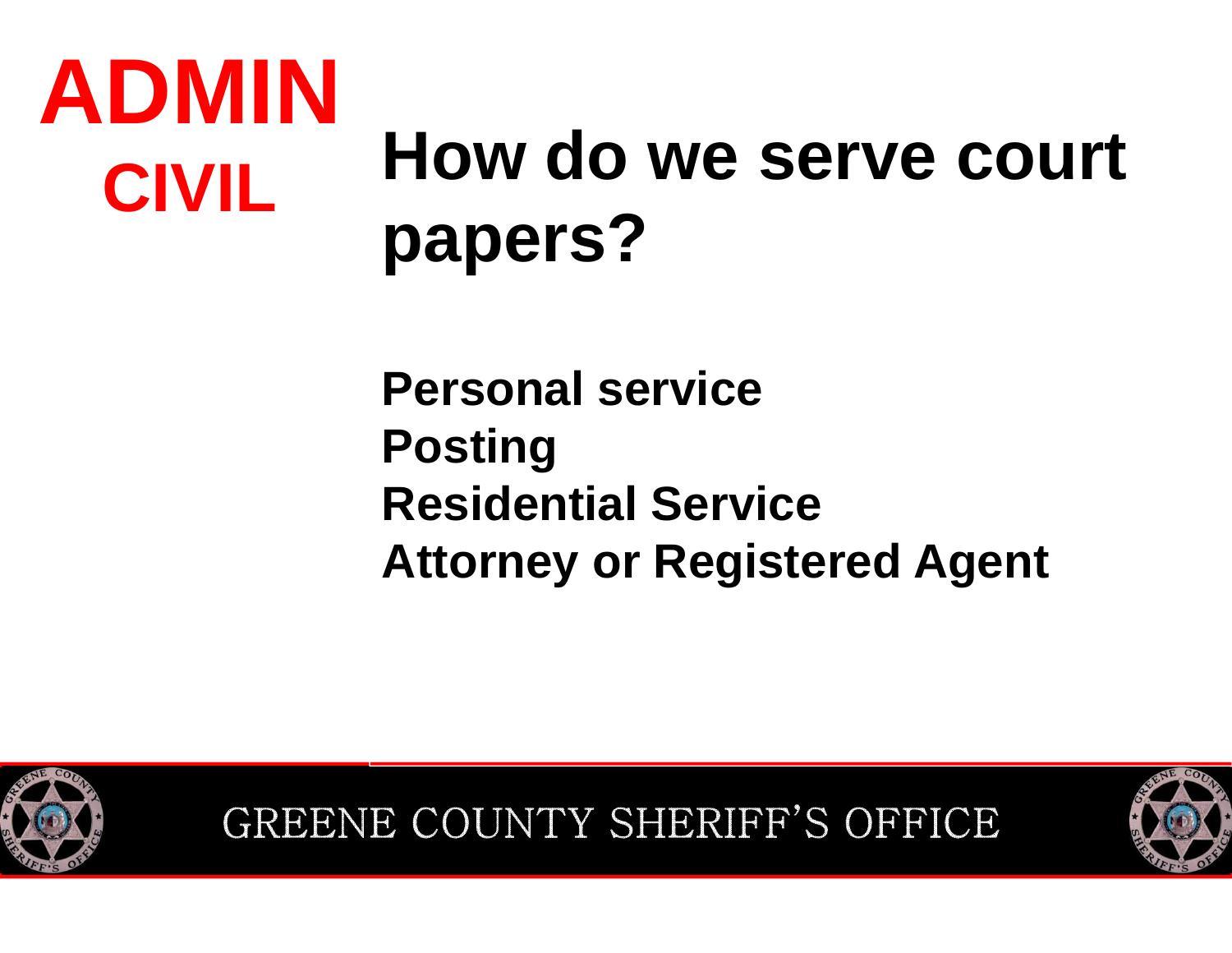# **Service and Non-Est (Non-Establishment of Service**

### **Goal: 80% service rate**